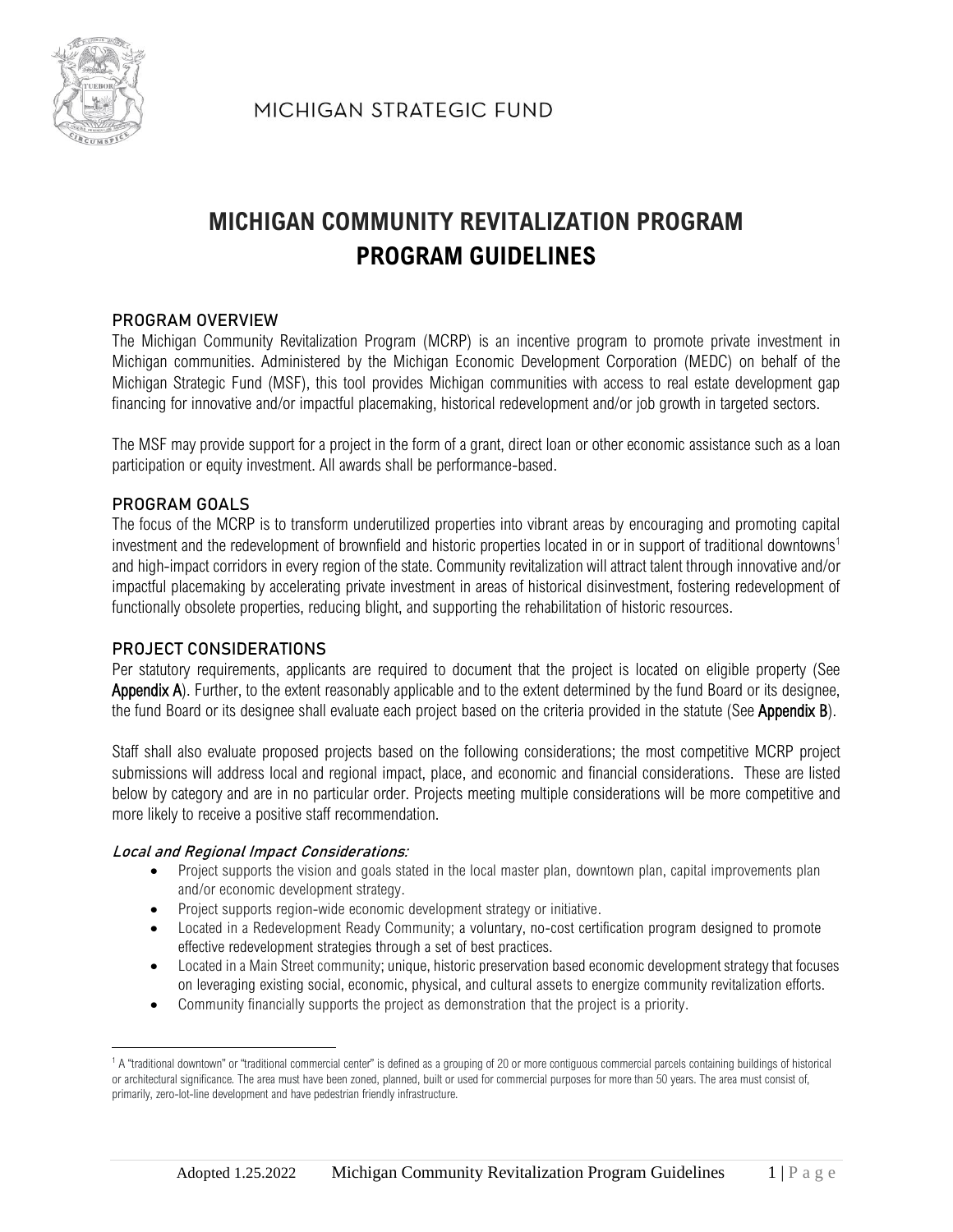

- Project strengthens connections to local/regional workforce and career opportunities to the community, region and/or state's overall workforce and opportunities particularly in support of the growth and development of the MEDC's strategic focus industries.
- Located in a Geographically Disadvantaged Area (GDA)<sup>2</sup>; [Click here](https://www.arcgis.com/home/webmap/viewer.html?webmap=d2f96fbb11cc49169de85cb577278e4b&extent=-92.3919,41.4161,-76.1651,47.8704) to see a public map of Michigan's Geographically Disadvantaged Areas.
- Project is coordinated with or supports other state investments in the community.
- Readiness of infrastructure utilities, housing, transportation, public transit and other community services. Is project filling available capacity or creating need for new community or state investments in infrastructure/resources?
- Emerging developers<sup>3</sup> who seek to generate community development projects that serve as a catalyst for community impact, specifically in geographically disadvantaged areas.
- The community has a documented public participation strategy for engaging a diverse set of community stakeholders.

#### **Place Considerations:**

- Evaluated in concert with the basic tenets of urban design; has density, building type(s), and scale appropriate to the neighborhood context and positively contributes to the pedestrian experience.
- Contributes to a traditionally dense mixed-use area and contains multi-story elements.
- Rehabilitation, infill and historic revitalization projects.
- Promotes mixed-income neighborhoods.
- Incorporate integrated and sustainable approaches to manage the quantity and the quality of stormwater for infrastructure improvements.
- Significant square footage being revitalized and activated.
- Universal design (designed to be accessed, understood and used to the greatest extent possible by all people).
- Redevelopment meets a third-party certification for green buildings (Leadership in Energy and Environmental Design [LEED], Energy Star, Living Building Challenge, Net Zero Energy Building, Green Globes, etc.)
- Level and extent of brownfield activities undertaken in direct support of the project.
- Availability of public transportation or other transportation programs to improve job access, or proximity/accessibility for workforce.
- Addresses improvement to non-motorized transportation.

#### **Economic and Financial Considerations:**

- Senior Financing: maximize all available senior financing with preference through a federally insured and regulated senior lender.
- Debt Service Coverage Ratio: ensure that the projected cash flow after MCRP incentive is applied is adequate to service debt.
- Financial need for the incentive(s) is demonstrated.

<sup>&</sup>lt;sup>2</sup> Geographically Disadvantaged Areas are defined as economically distressed and historically underinvested census tracts and counties, especially in urban and rural areas, that tend to experience relatively high unemployment and low household incomes. MEDC and the State of Michigan operationalize geographically disadvantaged areas to constitute Treasury-designated Opportunity Zones and Small Business Administration-defined HUBZones (Historically Underutilized Business Zones).

<sup>3</sup> Michigan-based developers with limited real estate experience and financial resources who support local initiatives and have completed commercial real estate training programs.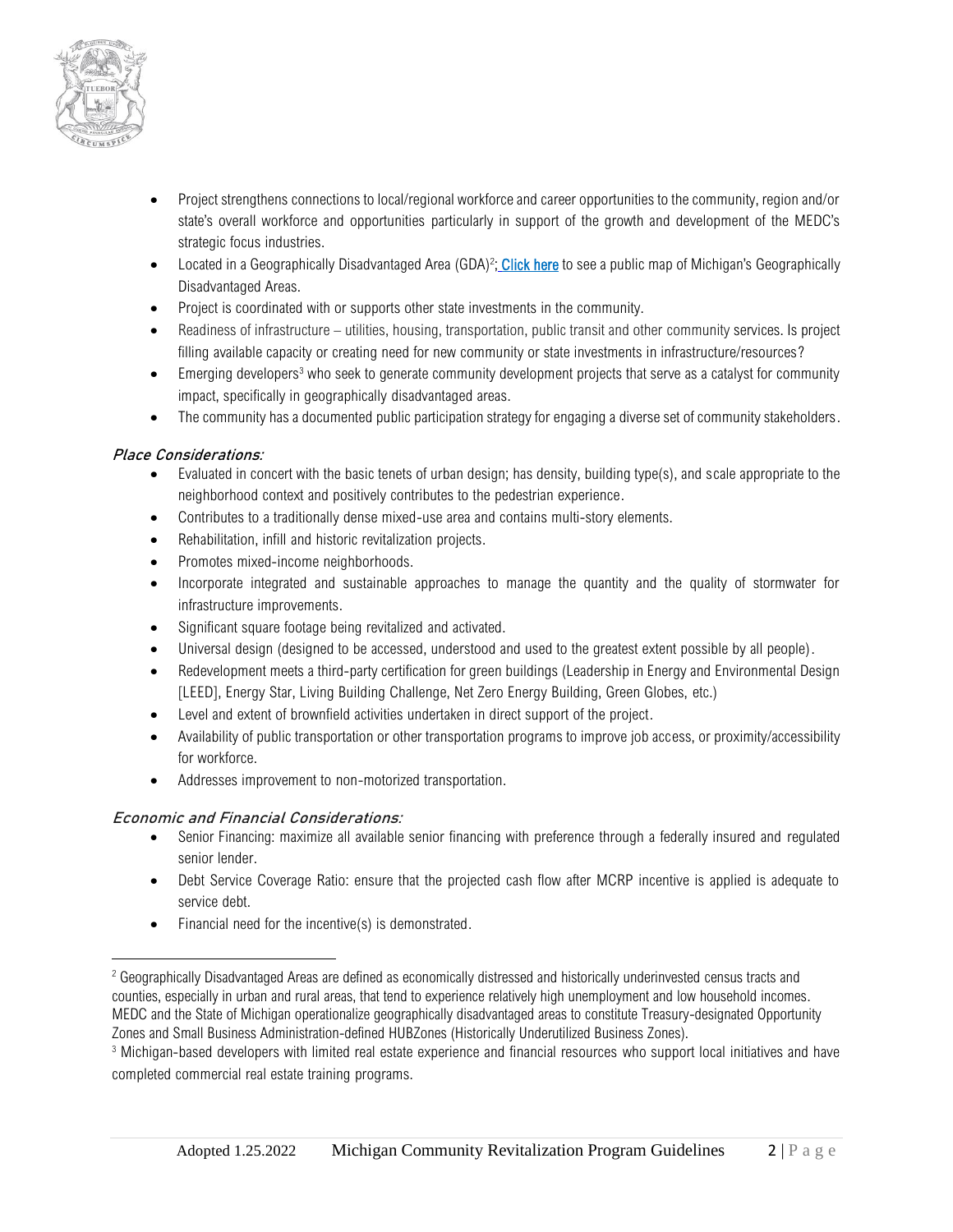

- All other potential funding resources have been explored and maximized.
- Demonstrated financial commitment towards the project by developer/owner equity contribution (generally 10–20% of total development cost). Staff may give additional flexibility to emerging developers regarding these developer contributions.
- High ratio of private dollars compared to the total amount of public contribution (state and federal funding) to a project.
- Financial sustainability of the project.

# **FINANCIAL STRUCTURE AND AWARD LIMITATIONS**

The MSF may provide support for a project in the form of a grant, direct loan or other economic assistance such as a loan participation or equity investment. All awards shall be performance-based. The Michigan Strategic Fund reserves the right to award less than the amount requested.

MSF support for a single project shall not exceed 25% of the eligible investment (See Appendix C), and in no event shall the MSF support exceed a total of \$10,000,000 for any project (including any combination of loan, grant or other economic assistance). However, in a city, village, or township with a population of 15,000 or less (based on the most recent federal decennial census), the amount of community revitalization incentives for a project shall not exceed 50% of a project's eligible investment up to \$10,000,000.

Additionally, the statute also allows that annually the MSF or its delegates may consider support for up to three single projects that shall not exceed 50% of the eligible investment for the specific purpose of historic preservation.

## **Grants**

MSF support that is in the form of a grant shall not exceed \$1,500,000 for any project. A grant may include flexible terms and conditions. Grants shall also include provisions requiring grant funds to be paid back to the MSF when certain requirements are not met.Disbursement of grant fundstypicallyfollow construction completion and issuance ofa"Certificate of Occupancy" and completion of other performance-basedcriteria.

## **Loan Participation**

A loan participation arrangement requires the presence of a Senior Lender willing to lead the lending relationship and operate within the underwriting standards of the MEDC. It is anticipated the MSF's investment may have different terms from the Senior Lender's portion but operate under the same loan agreement(s).

## **Direct Loans**

Direct loans may be considered where a loan participation arrangement is not feasible. They may include flexible terms and conditions, all of which must be acceptable to the MSF Board or its delegates, including without limitation, primarily below market interest rates, extended grace and repayment provisions, forgivable terms and no security, or some security (which also may be subordinated). These loans typically require that funds are disbursed following construction completion and issuance of a "Certificate of Occupancy", and completion of other performance-based criteria.

# **Equity Investments**

Equity investments may be considered for projects located in geographic markets that have not seen any recent investment or that are in a state of change making traditional underwriting of income projections difficult.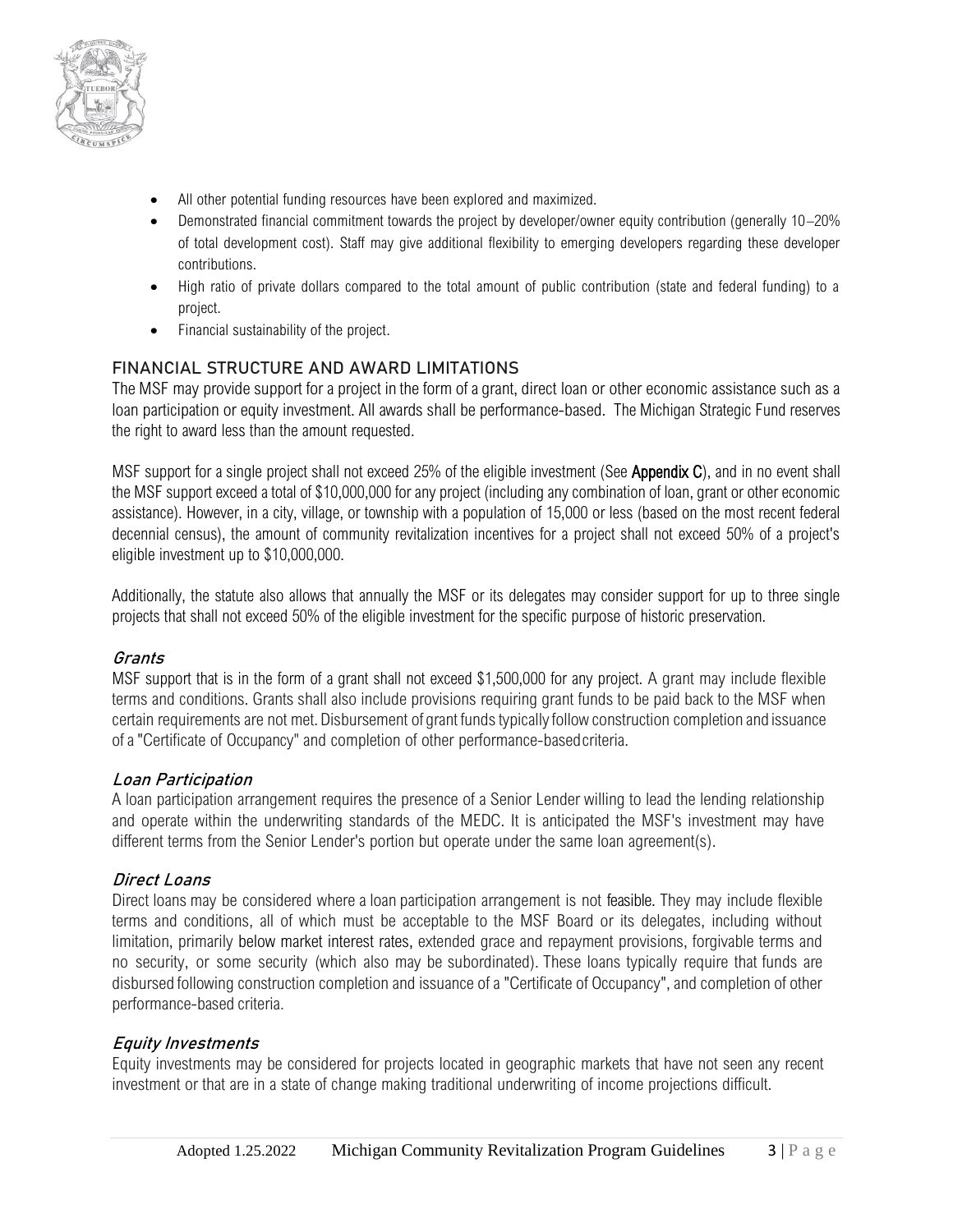

## **APPLICANT CRITERIA**

Any person or multiple persons that has a project that fits the goals of the program as determined by the MEDC, may apply.

## **Background Check**

The MSF Act requires the MSF Board to establish requirements to ensure an applicant(s) seeking an MSF incentive in the amount of \$15,001 or more is subject to a civil and criminal background check as part of the due diligence process for programs and activities created and operated by the MSF. Background check guidelines and procedure are outlined in the Background Review and can be found on our website at [michiganbusiness.org.](https://www.michiganbusiness.org/490603/contentassets/1f1113bcb04948cfb21580d374a4b614/msf-background-review-policy---revised-2019.04.23.pdf)

# **APPLICATION AND SELECTION PROCESS**

All applicants are required to submit an application while working with their Community Assistance team member. Community Assistance team members can be identified by going to [miplace.org.](https://www.miplace.org/programs/cateam-map/) The MCRP incentive approval process generally takes approximately six months to one year to complete. The timing for project consideration is impacted by various factors which may include changes to project scope, process delays (e.g., inadequate or incomplete documentation), and project complexities.

MCRP requests for MSF Support are based on, but not limited to, a high-level application and selection process. The following is a summary of the process:

- 1. MEDC engagement with local partners around potential project.
- 2. Applicant provides pre-application including proforma and initial intake documentation.
- 3. MEDC reviews project based on the criteria which expounds upon the Legislative mandates of the program (See Appendix B) and project considerations outlined above.
- 4. MEDC provides a Letter of Interest, when appropriate.
- 5. Applicant provides completed application with additional supporting documents.
- 6. MEDC completes a statutory review, full financial review and provides proposed financial structure and term sheet.
- 7. MEDC prepares a recommendation to the Michigan Strategic Fund (MSF) Board or its authorized delegates for project approval.
- 8. MSF Board considers the project and if approved, applicant is required to pay pre-closing fees, if applicable.
- 9. MEDC drafts appropriate legal agreement which is executed at closing.
- 10. Applicant completes milestones outlined in the agreement and necessary for disbursement of funds.
- 11. Applicant completes required reporting following project completion.
- 12. MEDC completes compliance verification and project closeout.

All MSF support shall be memorialized by final written grant, loan or other economic assistance agreements, with terms and conditions in accordance with state law, these guidelines and otherwise satisfactory to the MSF, including, without limitation, requiring performance-based milestones which shall govern disbursements; and requiring periodic reporting of data, financial information, and any other information required to facilitate reporting to the MSF and the Michigan legislature, including periodic reporting after completion of a project. The program may require applicants to pay reasonable application fees, and any other expenses incurred in administering the program.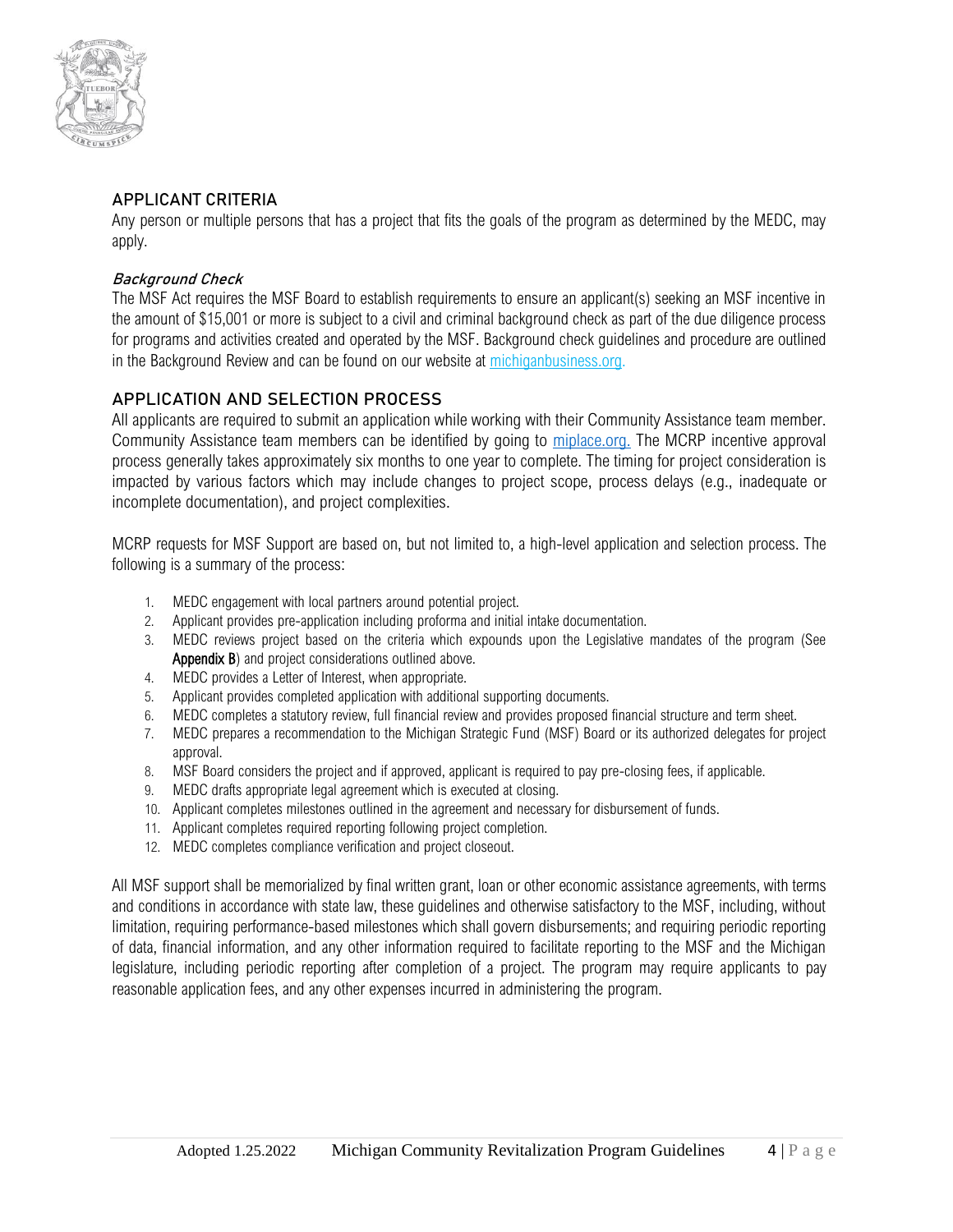

# **APPENDIX A: ELIGIBLE PROPERTY**

Eligible property includes one or more of the following:

#### Facility:

As defined in Public Act 451 of 1994, MCL 324.20101, means any area, place, or property where a hazardous substance in excess of concentrations that satisfy the cleanup criteria for unrestricted residential use has been released, deposited, disposed of, or otherwise comesto be located. A Phase Iand Phase II Baseline Environmental Assessment is used to determine whether the property is a facility. The MEDC will confirm with the Michigan Department of Environment, Great Lakes and Energy (EGLE) who will certify the property as a facility after adequate documentation is received from the developer.

#### Historic Resource:

A publicly or privately-owned historic building or structure, individually listed, or located within a historic district designated by the National Register of Historic Places, the State Register of Historic Sites, or a local unit acting under the Local Historic Districts Act, 1970 PA 169. Documentation is required to verify any of the above designations.

#### Functionally Obsolete:

Property that is unable to be used to adequately perform the function for which it was intended due to a substantial loss in value resulting from factors such overcapacity, changes in technology, deficiencies or super adequacies in design, or other similar factors that affect the property itself, or the property's relationship with other surrounding property as determined by a Michigan Advanced Assessing Officer or a Michigan Master Assessing Officer.

#### Blighted:

Property that meets the definition of Blight as defined in the Michigan Strategic Fund Act, MCL 125.2001 et. seq., (specifically MCL 125.2090a(e)(iii)(A-G) ("Act 270") as determined by the respective unit of government, building official, or assessor when applicable. The definition of Blight as defined in Act 270 states that a property:

- Has been declared a public nuisance in accordance with a local housing, building, plumbing, fire, or other related code or ordinance,
- Is an attractive nuisance to children because of physical condition, use, or occupancy,
- Is a fire hazard, or is otherwise dangerous to the safety of persons or property,
- Has had the utilities, plumbing, heating, or sewerage permanently disconnected, destroyed, removed, or rendered ineffective so that the property is unfit for its intended use,
- Is tax reverted property owned by a qualified local governmental unit, by a county, or by this state,
- Is property owned, by or under the control of, a land bank fast track authority under the Land Bank Fast Track Act, 2003 PA 258, and
- Has substantial subsurface demolition debris buried on site so that the property is unfit for its intended use.

## Adjacent or Contiguous:

Other parcels that are adjacent or contiguous to qualifying property described above that is part of the same project and all properties are improved.

## Neighborhood and Commercial Corridor Food Initiative ("Urban Grocery):

Property that will be used primarily as a retail supermarket, grocery store, produce market, or delicatessen that is located in a downtown area or in a development area as defined in section 2 of the Corridor Improvement Authority Act. The qualifying project must not be less than one mile from another grocery provider and must provide unprocessed USDA-inspected meat and poultry products or meat products that carry the USDA organic seal, fresh fruits and vegetables, and dairy products for sale to the public.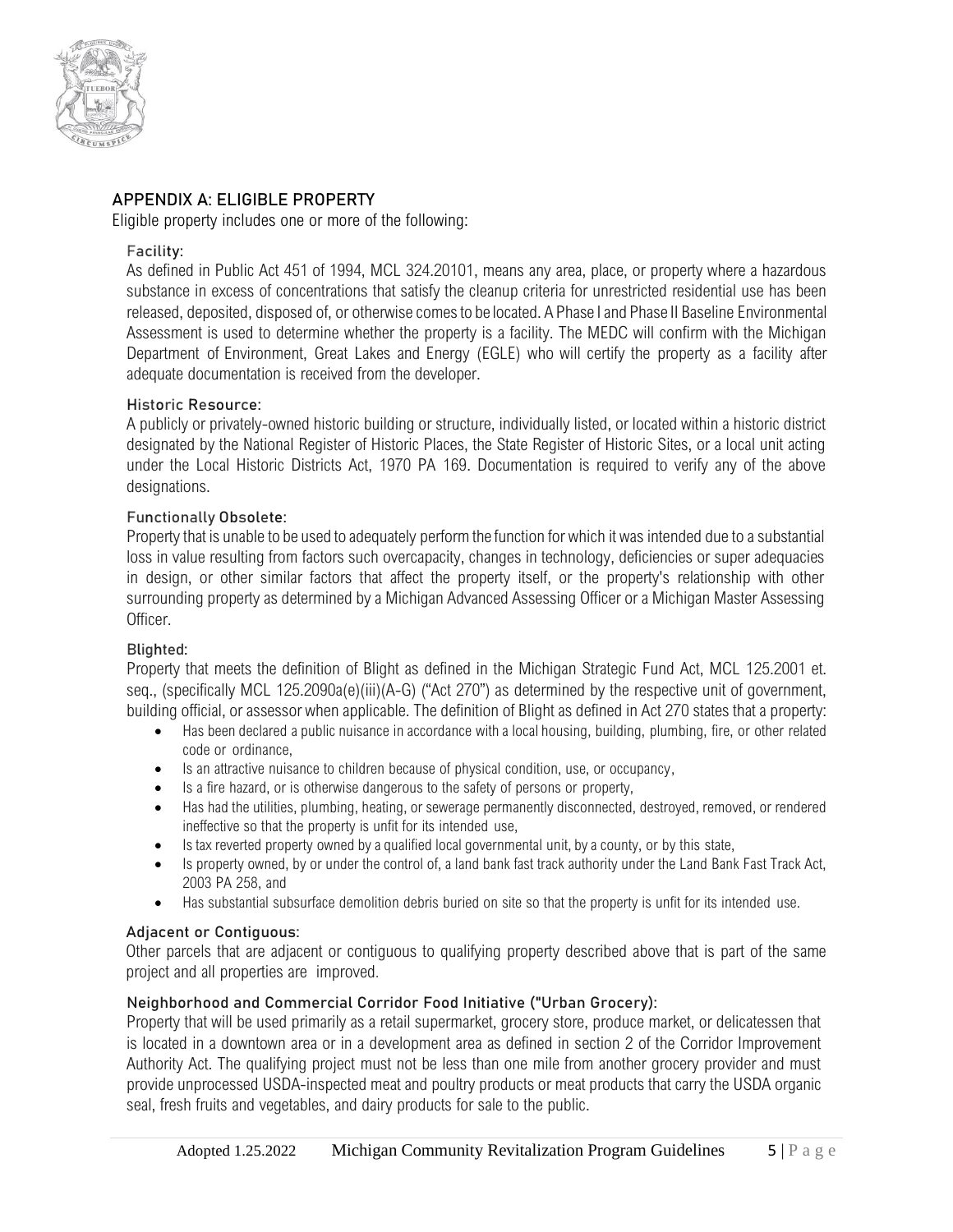

## Any Other Property:

"Any Other Property" means property that when redeveloped as proposed will promote community revitalization, as determined by the MSF Board.

# **APPENDIX B: LEGISLATIVE CONSIDERATIONS**

- The applicant's financial need for the incentive and whether the project is financially and economically sound (Sec 90(b)(4)(d) & Sec 90(b)(4)(h)).
- The importance of the project to the community, the amount of local financial support to the project, and the level of private sector and other contributions to the project, such as federal tax credits (Sec 90(b)(4)(a), Sec  $90(b)(4)(c)$ , and Sec  $90(b)(4)(q)$ ).
- Whether the project incorporates basic tenants of urban design by promoting mixed-use development, walkable communities and/or increasing the density of the area (Sec  $90(b)(4)(i)$  & Sec  $90(b)(4)(i)$ ).
- Whether the project will redevelop a brownfield and/or historic resource and/or a vacant structure; if historic, whether the project will follow the federal secretary of the interior's standards for rehabilitation of historic buildings, 36 CFR 67 (Sec 90(b)(4)(e), Sec 90(b)(4)(m), and Sec 90(b)(4)(q)).
- Whether the project promotes sustainable development (Sec  $90(b)(4)/i$ ).
- The level and extent of environmental contamination (Sec  $90(b)(4)(p)$ ).
- If the project will act as a catalyst for additional revitalization and/or addresses area-wide redevelopment strategies (Sec  $90(b)(4)(b)$  & Sec  $90(b)(4)(n)$ ).
- Creation of jobs (Sec  $90(b)(4)(f)$ ).
- Whether the project addresses underserved markets of commerce; converts abandoned public buildings to private use; and if the project will compete with or affect existing Michigan businesses (Sec 90(b)(4)(o}, (Sec 90(b)(4)(k}, & (Sec  $90(b)(4)(r)$ ).
- Any other additional criteria approved by the board that are specific to each individual project and are consistent with the findings and intent of this chapter (Sec 90(b)(4)(s)).

## **APPENDIX C: ELIGIBLE INVESTMENT**

An eligible investment is defined as at least one, or any combination of, the following expenditures which have not been completely reimbursed to, or paid for on behalf of, the applicant. Collectively these expenditures are eligible investments and are referred to as "Hard Costs":

- a. Any fees or costs for alteration, new construction, improvement, demolition, or rehabilitation of buildings of an approved project, including utility tap fees, and fees and costs paid to a governmental entity for permits, zoning, and inspections,
- b. Any fees or costs for site improvements to an approved project, including, a surface parking lot, parking garage, parking ramp, utilities and public infrastructure, such as roads, curbs, gutters, sidewalks, landscaping, lighting, grading and land balancing,
- c. Any fees or costs for the addition of machinery, equipment or fixtures to an approved project; or
- d. Professional fees or costs for an approved project for architectural services, engineering services, Phase I environmental site assessment, Phase II environmental site assessment, or Baseline Environmental Assessment, or surveying services.
- e. Professional fees associated with obtaining a third-party certification for environmentally sustainable design, building materials and/or development practices.